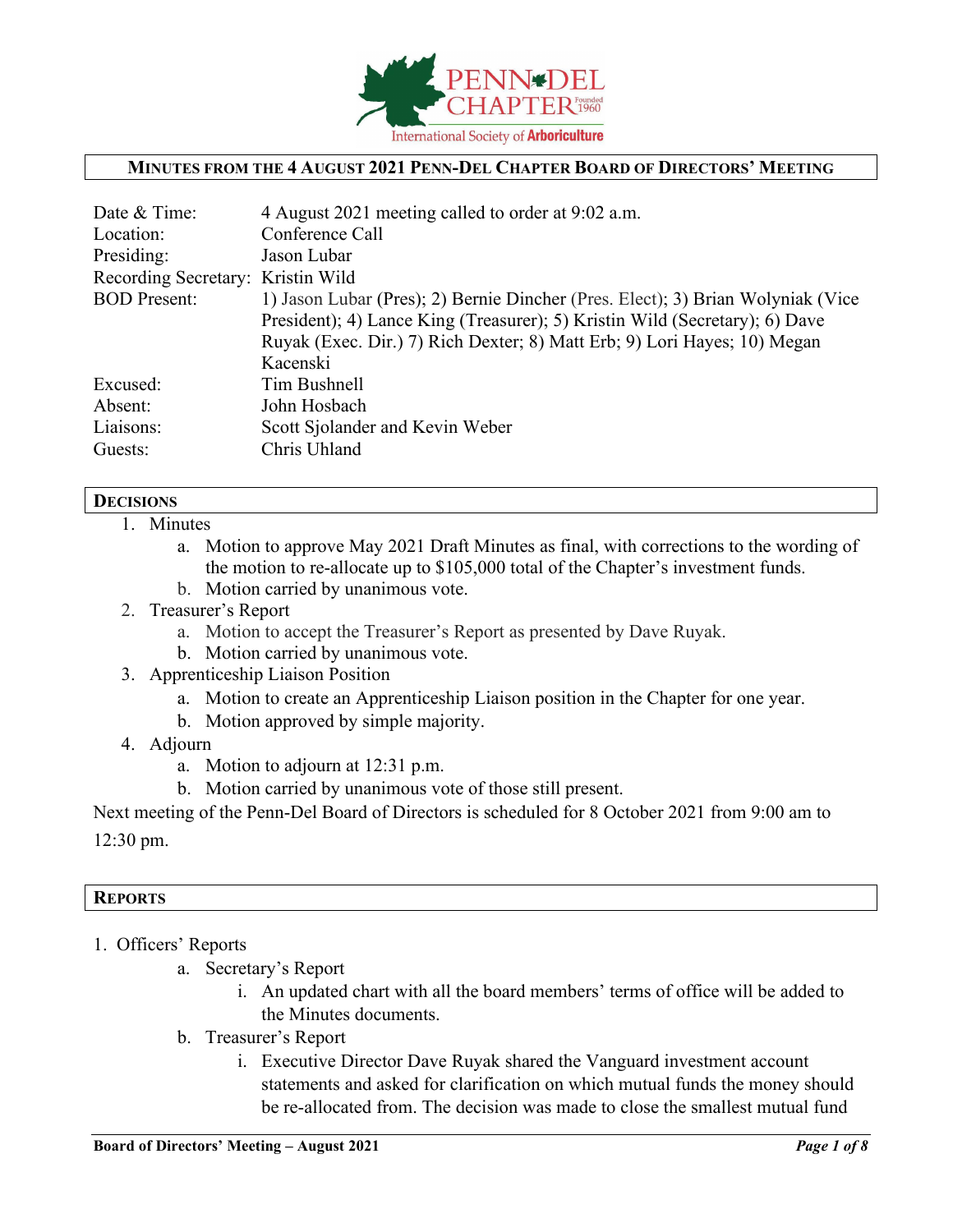

and combine its balance with equal amounts drawn from the other two mutual funds for a total of \$105,000. This money will be transferred into Vanguard's FTSE Social Index Fund (VFTAX).

- ii. Dave also reviewed the Chapter's latest Profit and Loss report and the Wells Fargo checking account balance. He pointed out that the checking account balance was much better than this time last year and should be adequate for foreseeable expenses.
- c. Executive Director's Report
	- i. Dave provided additional background information that he gathered about the Arbor Expo (scheduled for 11-12 September) from TCIA and ISA. In general, it was felt that the Arbor Expo would dilute the market for education and vendors.
	- ii. There are some TCIA workshops that could offer the Chapter better potential for profit due to less time required for program coordination and some degree of protection from liability. Concern about conflict with ISA educational programs was discussed, but Dave felt that it was negligible.
	- iii. Dave reported that another Penn State University tree school course, to be led by Jim Savage again, is scheduled for 24-25 September in western Pennsylvania. Dave will not be able to participate in this one, but it is possible that Director Megan Kacenski might be able to attend to share information about the Chapter with the participants.
	- iv. Dave reminded the Board that registration for the ISA Leadership Workshop closes on 20 August.
- d. President's Report
	- i. President Jason Lubar reported that he is working with Brad and Kathy Johns to set up the date (Monday, October 25 at 11:30) for a tree planting in memory of the late Hyland Johns, to be held this fall at the ISA Memorial Grove in Fairmount Park.
	- ii. The new Memorial Grove sign will be ordered soon, but it may not be delivered and installed before the tree planting. Director Lori Hayes will facilitate erecting the old sign in the meantime, as well as getting a crew to dig the hole and pre-plant the tree.
- e. Past Presidents' Report
	- i. Rich Dexter had nothing to report from the Past Presidents.
	- ii. Although Rich volunteered to continue serving on the Board as the Past Presidents Representative for now, he has also started working with Past President John Smithmyer to seek potential candidates for his replacement. Rich thanked the Board for their work and support, and Jason expressed the Board's appreciation for his efforts.
- f. ISA Council of Representatives (COR) Report
	- i. Director Matt Erb said that COR's informal coffee chats online are still happening, but there was not really anything new to report on from the ISA. The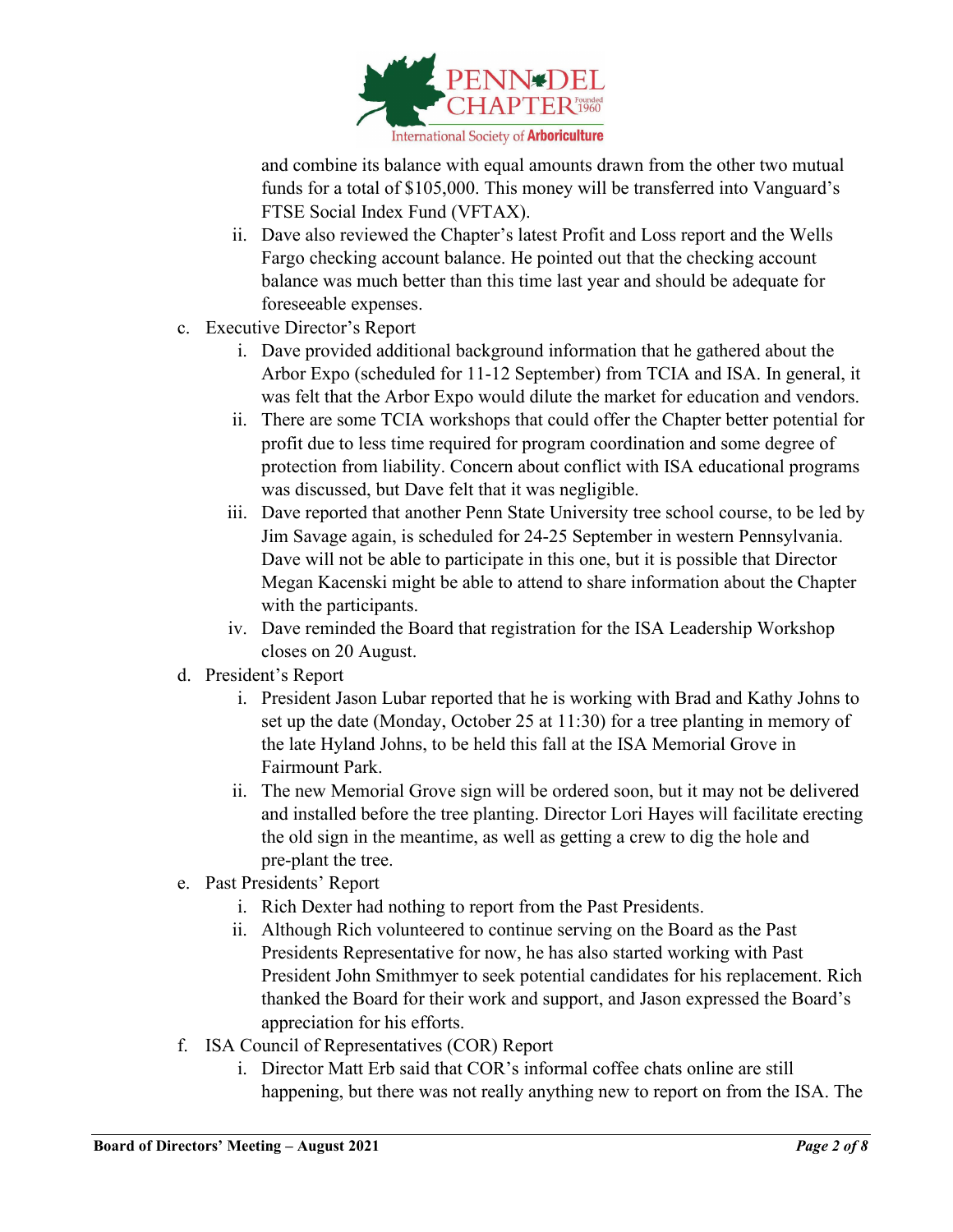

upcoming ISA Leadership Workshop may be a good opportunity to discuss initiatives.

- ii. Matt volunteered to serve another term as the Chapter's representative for COR and he thanked Jason for his support and ongoing service to the ISA.
- 2. Committee and Liaison Reports
	- a. Apprenticeship
		- i. A discussion of the proposed Apprentice Tree Worker Program, to be coordinated by Shea Zwerver, led to a decision to put an initial one-year time limit on the Chapter's Apprenticeship Volunteer position.
	- b. Arbor Day of Service Committee
		- i. Committee Chair Brian Wolyniak and Dave Ruyak reported that the Flight 93 Memorial maintenance project, in partnership with Friends of Flight 93, National Park Service and Master Gardeners, is set for 13 August. There will be no tree removal, major pruning or planting, just weeding, trimming, etc. They plan to participate and will solicit more volunteers via the Penn-Del Arborist enewsletter.
		- ii. Arbor Day of Service days are expected to resume during the usual late winter/spring season in 2022.
	- c. Awards Committee
		- i. Committee Chair Kristin Wild had nothing to report.
	- d. Education Committee
		- i. A written report is available at the end of the Minutes document.
	- e. ISA Certification Liaison
		- i. A written report is available at the end of the Minutes document.
		- ii. Liaison Scott Sjolander added that Longwood Gardens responded that they were still interested in hosting an in-person TRAQ course.
	- f. Nursery Quality Task Force (NQTF)
		- i. Chris Uhland of Harmony Hill Nursery signed in to provide some background on this task force. He explained that the NQTF guidelines were originally developed in 2008, but Bill Graham fell ill and the initiative stopped. Now Pennsylvania Landscape and Nursery Association (PLNA) is restarting the effort and looking for support from the Penn-Del Chapter.
		- ii. Matt volunteered to be a Penn-Del representative on the NQTF. Other possible representatives could be Russ Carlson, Bill Graham and Warren Jacobs.
		- iii. The task force will be getting advice from Ed Gilman and trying to get the American Society of Landscape Architects involved as well.
	- g. Outreach Committee
		- i. No report submitted.
	- h. Penn State Ag Council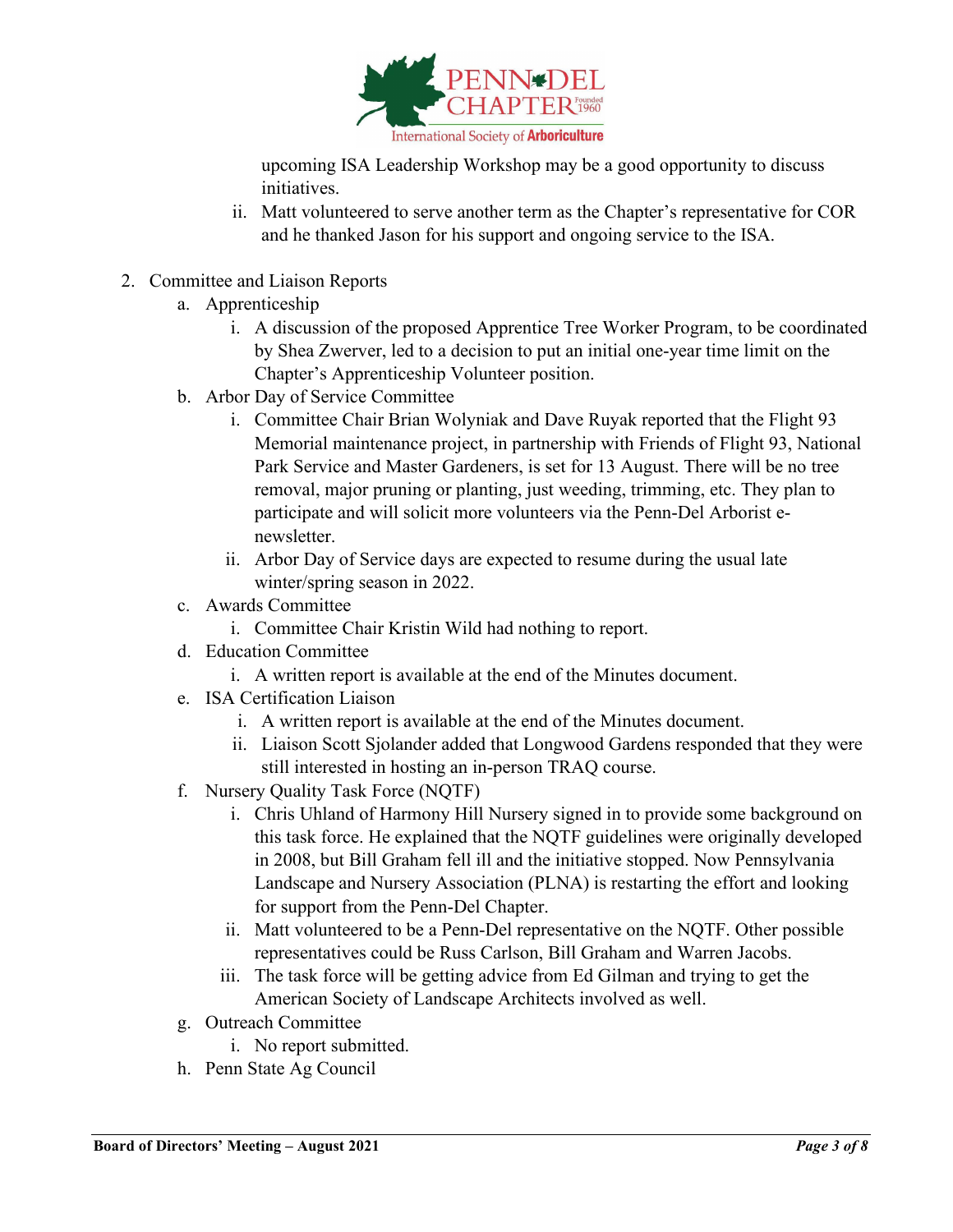

- i. Director Lance King reported that an in-person Ag Council meeting is tentatively scheduled for 14 October.
- ii. Ag Progress Days are on schedule for August and the Ag Career Day is booked for 28 September. Dave is looking into attending to represent the Chapter and encourage student memberships.
- i. Scholarship Committee
	- i. Kristin had nothing new to report about the Chapter scholarships.
- j. Symposium Committee
	- i. President-Elect Bernie Dincher reported that the speaker line up is mostly complete. Past President Bill Elmendorf at Penn State offered to identify a business and/or legal presenter from the university, as well as a speaker for the Municipal/Utility track.
	- ii. The dates are still 14-15 February 2022 at the Lancaster Marriott and Conference Center. Treasurer Lance King pointed out that there is a potential risk of a COVID resurgence that would lead to cancellation of an in-person Symposium. This could mean the loss of deposits, etc. per the contract with the hotel.
- k. Tree Climbing Championship (TCC) Committee
	- i. No report was provided by Committee Chair Glenn Riggs, however Dave reported that the New Jersey Chapter is still interested in holding a fun Penn-Del vs. New Jersey competitive event this fall.
- l. Tree Valuation Guide Committee
	- i. Nothing new to report. Jason Lubar and Chris Uhland of Harmony Hill Nursery are still seeking further guidance from ASCA.
- m. TREE Fund Liaison
	- i. Liaison Kevin Weber reported that TREE Fund's in-person Tour des Trees (TdT) in Colorado takes place on 29 August through 2 September. The number of in-person cyclists is down by half, but there are also others (including Kevin) who are participating virtually to help raise money for TREE Fund research and education. In early August, TREE Fund reported to Kevin that no other virtual riders were Penn-Del ISA members, or even PA or DE residents, so the Penn-Del ISA Team is only Kevin this year.
	- ii. Jason suggested that the Chapter could help solicit more donors to TREE Fund by offering to match contributions to Kevin's fundraising link, up to a maximum total of \$2,500. The Chapter could encourage members and companies to donate on [Kevin's Tour des Tree Fundraising page -](https://tour-des-trees-2021.blackbaud-sites.com/fundraising/kevins-tour-des-tree-fundraising-page) Tour des Trees: Rollin' the [Rockies! \(blackbaud-sites.com\)](https://tour-des-trees-2021.blackbaud-sites.com/fundraising/kevins-tour-des-tree-fundraising-page) to double the value of their donation.
	- iii. As previously reported: A new **TREE Fund Store** was opened online to generate donations. See a list of active research grants at: [TREE Fund Research Grants](https://treefund.org/researchgrants)  The latest editions of the [TREE Fund Newsletters.](https://treefund.org/newsletter) TREE Fund's online [research archive](https://www.treefund.org/researcharchive) is a good place to look for Symposium topics to be covered, as well as answering questions with science-based information. All of TREE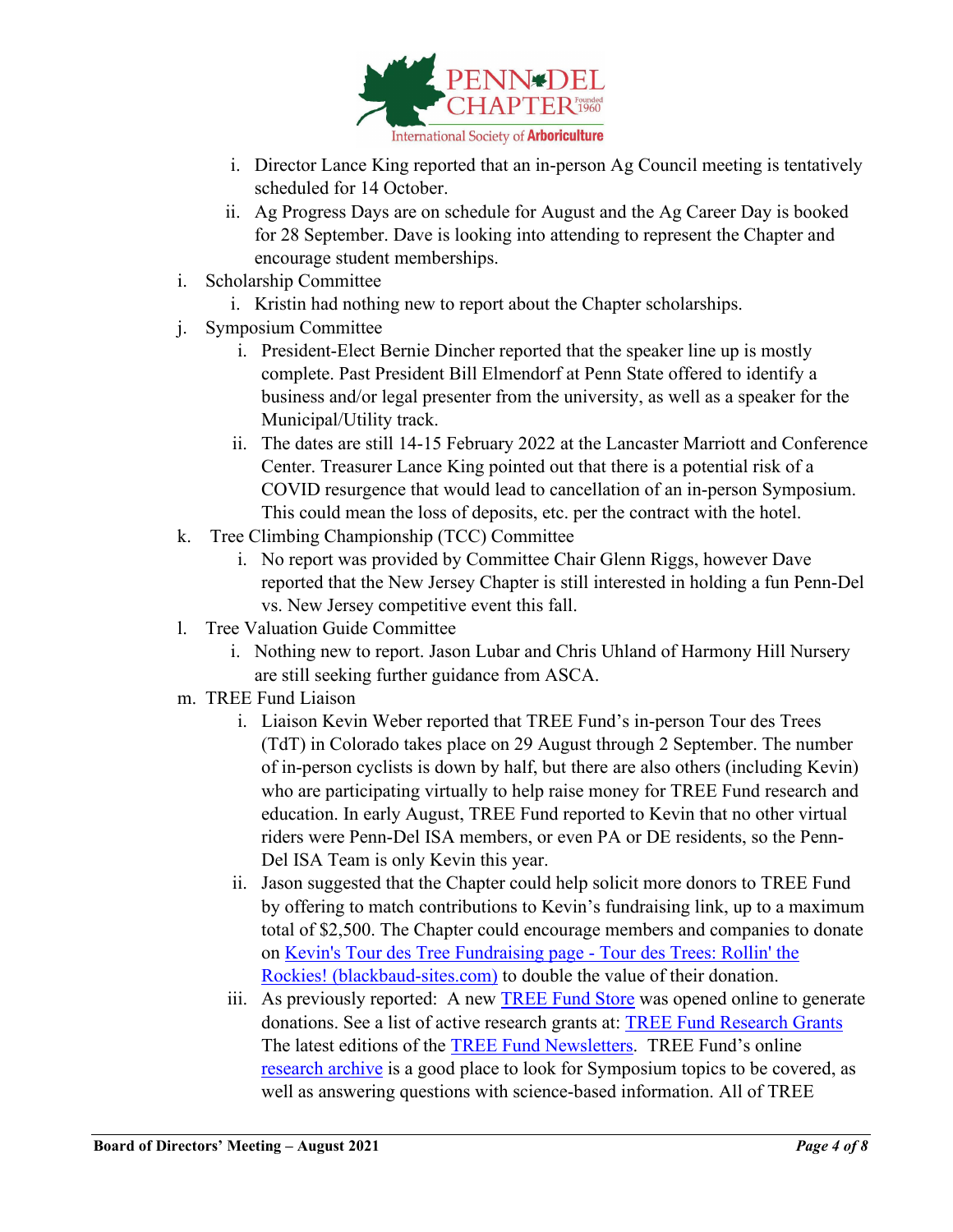

Fund's recent free [webinars](https://www.treefund.org/webinars) are available online and the schedule for future webinars has been posted as well.

- n. TreePA
	- i. Scholarship money will be available for needy Symposium registrants. There will be a link on the TreePA website to apply for scholarship funds and the Chapter will be publicizing it in the Penn-Del Arborist e-newsletter and/or on the Chapter website.
	- ii. Next meeting is scheduled for 15 Sept. in Harrisburg.
- 3. Nominations
	- a. Two positions on the Board are up for election/re-election at the end of the year Director Tim Bushnell and Treasurer Lance King. Lance is interested in running again and since Tim Bushnell was not in the meeting, Jason agreed to ask him if he wants to run again. Potential nominees will be discussed at the 8 October Board Meeting. Voting takes place in December.
- 4. Strategic Plan for 2021-2026
	- a. The revised/updated Strategic Plan document is now approved and being implemented. For example, Chapter "Outreach" was conducted in July when Dave gave a presentation to a Girl Scouts group participating in a Penn State tree school course. "Fundraising" has been somewhat limited by COVID restrictions, but there are some upcoming educational events that should be profitable to the Chapter. "Networking" events have also been limited, but the proposed fun tree competition with the New Jersey Chapter should offer participants beneficial connections. Finally, the upcoming Safety Field Day, Chain Saw Safety Specialist Course and 2022 Symposium are examples of "Education" to benefit our members and others in the industry.

## **DISCUSSIONS**

- 1. Old Business
	- a. Dave Ruyak announced that the Chapter's new website (through MemberClicks) has been launched. He is working on posting two full years of approved Board Meeting Minutes, plus the current year's minutes. Kristin will make sure the final approved minutes documents are in the Google Drive meeting folders as PDFs.
	- b. Review and feedback by Board members was requested. Once the content is completely updated and posted, the new website will be promoted in the Penn-Del Arborist enewsletter.
- 2. New Business
	- a. Regarding the COVID resurgence, Dave pointed out that counties in PA are changing mask requirements and indoor occupancy restrictions. He pointed out the 2022 Symposium may need to be changed to a hybrid format.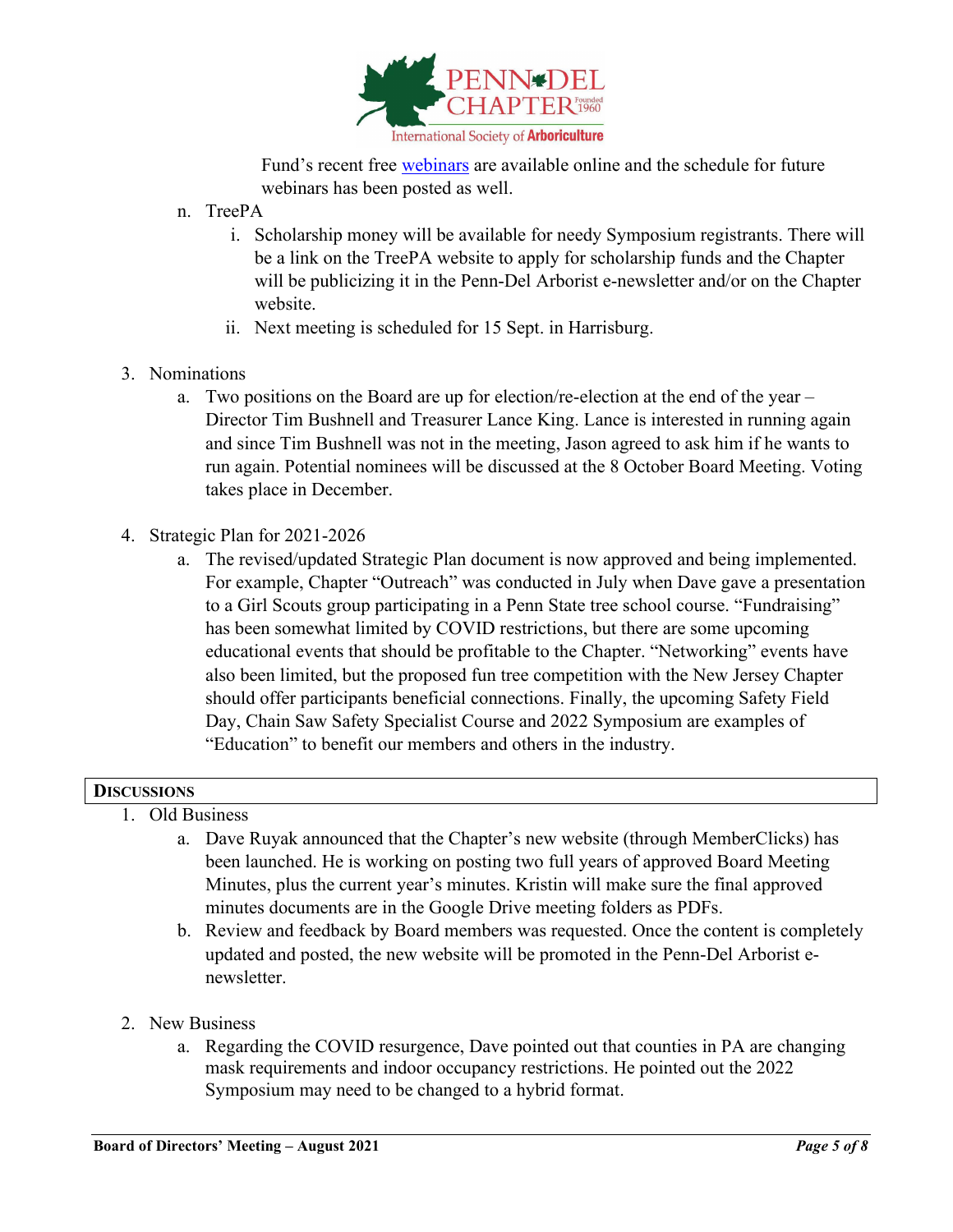

b. Matt Erb suggested that a presentation be given on Spotted Lantern Fly's impact throughout PA and DE, and which trees have been affected the most. Jason Lubar also suggested getting someone to talk about oak disease complex.

### **ACTION ITEMS**

# *From the May 2021 and August 2021 Board Meetings*

| Action Items (deleted as completed)                                                             | <b>Board Member/Committee</b> | <b>Comments</b>                       |  |
|-------------------------------------------------------------------------------------------------|-------------------------------|---------------------------------------|--|
| Type up a duties and goals document for the new<br>Outreach/Member Communications Committee and |                               | Needs to be posted on<br>Google Drive |  |
| Chairperson role. Post on Google Drive.                                                         | John Hosbach and Dave Ruyak   |                                       |  |
| Treasurer to provide checking account balance in future                                         | Lance King and Dave Ruyak     | Ongoing                               |  |
| Develop list of Chapter's past award winners                                                    | <b>Kristin Wild</b>           | Still working on it                   |  |
| Develop a cleaner, more useful budget document with a<br>5-year comparison if possible          | Dave Ruyak and Lance King     | Still working on it                   |  |
| Notify Jason Lubar of all committee meetings so that he<br>might attend                         | All Committee Chairs          | Ongoing                               |  |
| Website content updating and social media posts                                                 | J. Lubar, J. Hosbach, K. Wild | Ongoing                               |  |
| Advertise Flight 93 Memorial maintenance day                                                    | Dave Ruyak                    | Before 13 August                      |  |
| Hyland Johns memorial tree acquisition and pre-planting                                         | Jason Lubar and Lori Hayes    | Before 25 October                     |  |
| New ISA Memorial Grove sign ordering and installation                                           | Dave Ruyak and Lori Hayes     | Before 25 October                     |  |
| Advertise updated Chapter website                                                               | Dave Ruyak and Kristin Wild   | Before Symposium                      |  |
| Check on Tim Bushnell running for re-election                                                   | Jason Lubar                   | Before 8 October                      |  |
| Coordinate and advertise fun Penn-Del vs NJ event                                               | Dave Ruyak                    |                                       |  |

## **INFORMATION ITEMS**

**Upcoming BoD meetings in 2021: 9 a.m. to 12: 30 p.m. unless otherwise noted**

- **8 October**
- **3 December**

Chapter mailing address: **PO Box 306, Emmaus PA 18049**. Chapter phone: **484-523-9444**

Respectfully submitted,

Kristin Wild, Recording Secretary and Dave Ruyak, Executive Director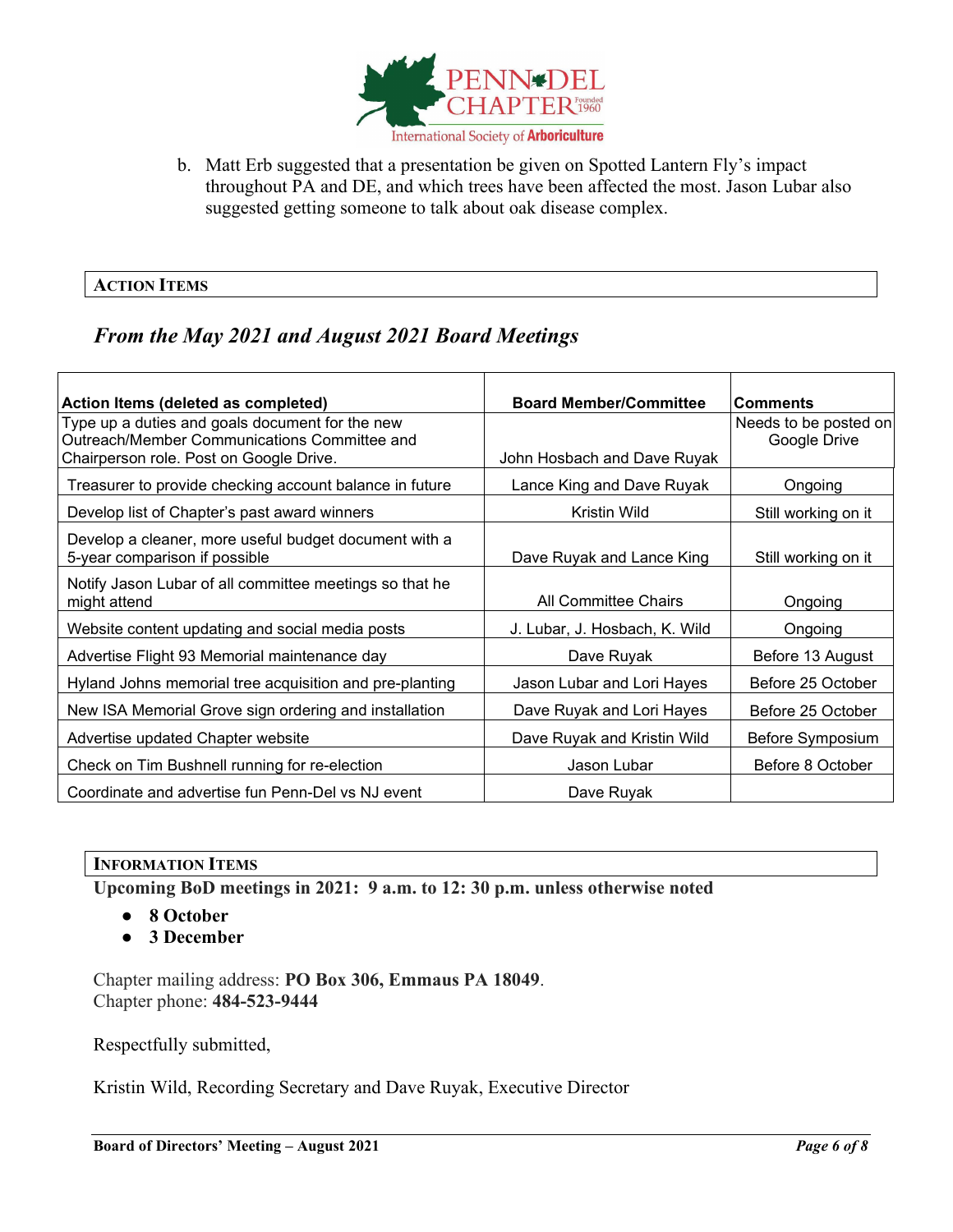

# **Education Committee Report -- 4 August 2021**

Dave Ruyak, Bernie Dincher, and Brian Wolyniak had a call on 1 July to further discuss details of the safety field day event at Penn College in the Williamsport area. Due to availability of Penn College venue, we have moved from Saturday, 25 September to Saturday, 2 October. Also discussed was combining the half-day chainsaw specialist course (ASTI grant) with the safety field day event, adding the chainsaw specialist course as a separate track at the field day event. The chainsaw specialist course would start earlier than the field day itself to allow participants time to attend afternoon sessions at the field day. Detailed plans will be worked out in the next few weeks.

Next meeting date: TBD, sometime during third week in August

Respectfully submitted, Brian Wolyniak

### **ISA Certification Liaison Report – 30 July 2021**

We held one ISA Certification written exam on 26 June 2021, Fort Washington, PA with Clark Williams as Proctor. We tested 8 candidates.

# **TRAQ**

No on-site events are planned yet in the Chapter. Other chapters have continued to host, and I have not heard COVID outcomes. Instructors are pressed to continue safely.

I delivered one virtual TRAQ Renewal instruction for the Mid-Atlantic Chapter on 24 June. We had 23 participants at that one, and currently await reviews. Mid-Atlantic Chapter has since requested that I instruct at a virtual TRAQ Renewal on November 19, and I accepted.

I was approved and have graded a round of remote TRAQ Renewal 8 field tests in July with ISA TRAQ coordinating the operation. I will serve another period of two weeks in early September.

I was asked in May to assist on 2 September onsite at Gaithersburg, MD, but declined due to current Penn State policy and requirements of quarantining after traveling out-of-state. If the policy changes, I recommend we prepare to offer an event in the Chapter. I asked Tyler Altenburger if Longwood would like to host, as we had postponed a June 2021 event. We had tentatively thought of a June 2022 event. I had asked if they might schedule sooner, and I am awaiting a reply.

#### **ISA Leadership Workshop.**

I signed up for the next virtual event. Lance King may have, too. Many thanks for allowing!